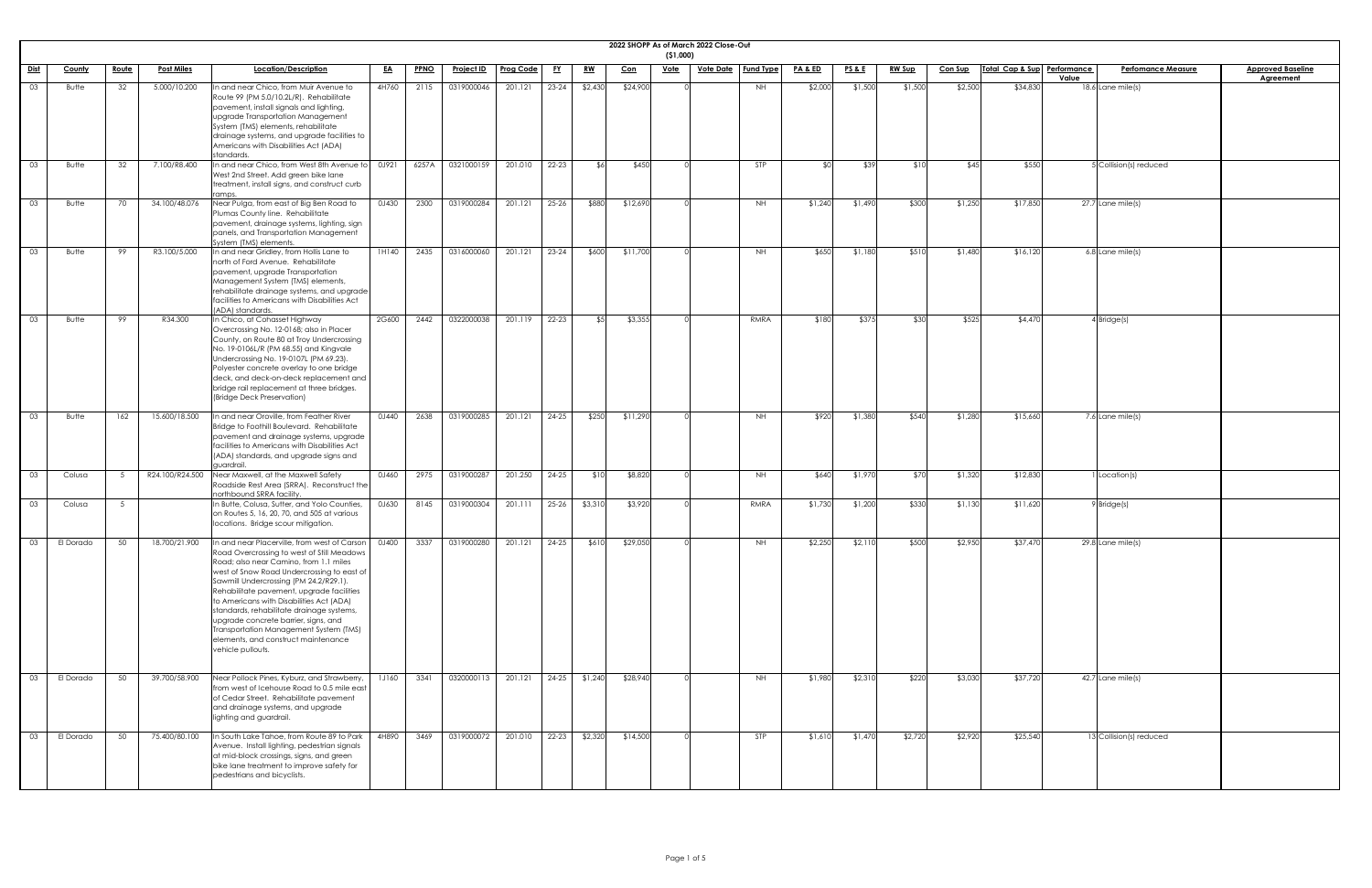|             |           |              |                   |                                                                                                                                                                                                                                                                                                                                                                                                                                                                                                                                              |           |      |                   |                  |           |           |          | (51,000)    | 2022 SHOPP As of March 2022 Close-Out |                  |                    |                 |               |                |                             |                                    |                                              |
|-------------|-----------|--------------|-------------------|----------------------------------------------------------------------------------------------------------------------------------------------------------------------------------------------------------------------------------------------------------------------------------------------------------------------------------------------------------------------------------------------------------------------------------------------------------------------------------------------------------------------------------------------|-----------|------|-------------------|------------------|-----------|-----------|----------|-------------|---------------------------------------|------------------|--------------------|-----------------|---------------|----------------|-----------------------------|------------------------------------|----------------------------------------------|
| <u>Dist</u> | County    | <u>Route</u> | <b>Post Miles</b> | Location/Description                                                                                                                                                                                                                                                                                                                                                                                                                                                                                                                         | <u>EA</u> | PPNO | <u>Project ID</u> | <b>Prog Code</b> | <u>FY</u> | <u>RW</u> | $Con$    | <b>Vote</b> | <u>Vote Date</u>                      | <b>Fund Type</b> | <u>PA &amp; ED</u> | <b>PS&amp;E</b> | <b>RW Sup</b> | <b>Con Sup</b> | Total Cap & Sup Performance | <b>Perfomance Measure</b><br>Value | <b>Approved Baseline</b><br><b>Agreement</b> |
| 03          | El Dorado | 50           | 77.300/80.400     | In South Lake Tahoe, from east of Blue Lake<br>Road to the Nevada State line.<br>Rehabilitate pavement and drainage<br>systems, upgrade facilities to Americans<br>with Disabilities Act (ADA) standards, and<br>replace Transportation Management<br>System (TMS) elements.                                                                                                                                                                                                                                                                 | 0J480     | 3338 | 0319000289        | 201.121          | $25-26$   | \$1,520   | \$17,440 |             |                                       | <b>NH</b>        | \$1,600            | \$2,040         | \$1,440       | \$3,090        | \$27,130                    | 12.6 Lane mile(s)                  |                                              |
| 03          | Glenn     |              | R20.000/R28.800   | Near Orland, from north of County Road 28<br>to Tehama County line. Rehabilitate<br>pavement, upgrade facilities to Americans<br>with Disabilities Act (ADA) standards,<br>rehabilitate drainage systems, replace<br>concrete barrier and guardrail, and<br>upgrade signs and Transportation<br>Management System (TMS) elements.                                                                                                                                                                                                            | 0J380     | 3712 | 0319000278        | 201.121          | $25 - 26$ | \$30      | \$25,540 |             |                                       | NH               | \$680              | \$1,060         | \$40          | \$2,370        | \$29,720                    | 34.4 Lane mile(s)                  |                                              |
| 03          | Glenn     | 32           | L0.000/10.900     | In and near Orland and Hamilton City, from<br>Route 5 to Butte County line. Rehabilitate<br>pavement and drainage systems, and<br>upgrade facilities to Americans with<br>Disabilities Act (ADA) standards.                                                                                                                                                                                                                                                                                                                                  | 0J500     | 3790 | 0319000291        | 201.121          | $25 - 26$ | \$410     | \$13,960 |             |                                       | NH               | \$1,360            | \$1,770         | \$1,140       | \$1,670        | \$20,310                    | $20.7$ Lane mile(s)                |                                              |
| 03          | Glenn     | 162          | 65.200/66.700     | In and near Willows, from west of Route 5 to<br>east of Tehama Street. Rehabilitate<br>pavement and drainage systems, upgrade<br>curb ramps to Americans with Disabilities<br>Act (ADA) standards, and upgrade signs<br>and Transportation Management System<br>(TMS) elements.                                                                                                                                                                                                                                                              | 0J510     | 3918 | 0319000292        | 201.121          | 24-25     | \$530     | \$13,400 |             |                                       | <b>NH</b>        | \$1,430            | \$1,420         | \$1,220       | \$1,720        | \$19,720                    | 5.5 Lane mile(s)                   |                                              |
|             |           |              |                   | 03 Nevada 20 R12.200/20.000 In and near Grass Valley and Nevada City, 14H070 14002 0318000158 201.121 22-23 \$250 \$19,100<br>from Route 20/49 Separation to east of<br>Stonehill Road/Dow Road. Rehabilitate<br>pavement, replace sign panels, upgrade<br>Transportation Management System (TMS)<br>elements, rehabilitate drainage systems,<br>and upgrade facilities to Americans with<br>Disabilities Act (ADA) standards.                                                                                                               |           |      |                   |                  |           |           |          |             |                                       | NH               | \$1,030            | \$1,570         | \$340         | \$1,700        | \$23,990                    | $\sqrt{22.9}$ Lane mile(s)         |                                              |
| 03          | Nevada    | 20           | 20.000/41.287     | Near Nevada City and Emigrant Gap, from<br>east of Dow Road to Placer County line (PM)<br>20.0/41.287) and from Placer County line to<br>Route 80 (PM 43.868/46.1); also in Placer<br>County from Nevada County line to east of<br>Lake Spaulding Road (PM 41.287/43.868).<br>Rehabilitate pavement and drainage<br>systems, and upgrade guardrail, signs and<br>Transportation Management System (TMS)<br>elements.                                                                                                                         | 0J520     | 4003 | 0319000293        | 201.121          | $24 - 25$ | \$420     | \$23,840 |             |                                       | <b>NH</b>        | \$1,770            | \$1,950         | \$270         | \$2,720        | \$30,970                    | $44.8$ Lane mile(s)                |                                              |
| 03          | Nevada    | 49           | 10.800/R13.300    | Near Grass Valley, from north of La Barr<br>Meadows Road to north of Crestview Drive.<br>Construct two-way left-turn lane, right-turn<br>lanes, 10-foot shoulders, and a northbound<br>slow moving truck lane.                                                                                                                                                                                                                                                                                                                               | 3H510     | 4136 | 0318000009        | 201.015          | $25 - 26$ | \$9,200   | \$59,600 |             |                                       | STP              | \$730              | \$2,950         | \$1,990       | \$4,300        | \$78,770                    | 91 Collision(s) reduced            | <b>Baseline Required</b>                     |
| 03          | Nevada    | 80           | 0.000/R2.700      | Near Kingvale, from Placer County line to<br>east of Donner Pass Road (PM 0.0/R2.7L/R);<br>also in Placer County, from west of Troy<br>Road Undercrossing to Nevada County line<br>(PM 68.3/69.7). Rehabilitate roadway,<br>construct truck climbing lane in eastbound<br>direction, replace Kingvale Undercrossing<br>No. 19-0107R and Troy Road Undercrossing<br>No. 19-0106R, replace sign panels, upgrade<br>lighting and Transportation Management<br>System (TMS) elements, and rehabilitate<br>drainage systems.<br>(G13 Contingency) | 1H990     | 5111 | 0317000043        | 201.122          | $22 - 23$ | \$1,687   | \$0      |             |                                       | <b>NH</b>        | \$3,000            | \$3,000         | \$500         | <b>SO</b>      | \$8,187                     | $10.4$ Lane mile(s)                | <b>Baseline Required</b>                     |

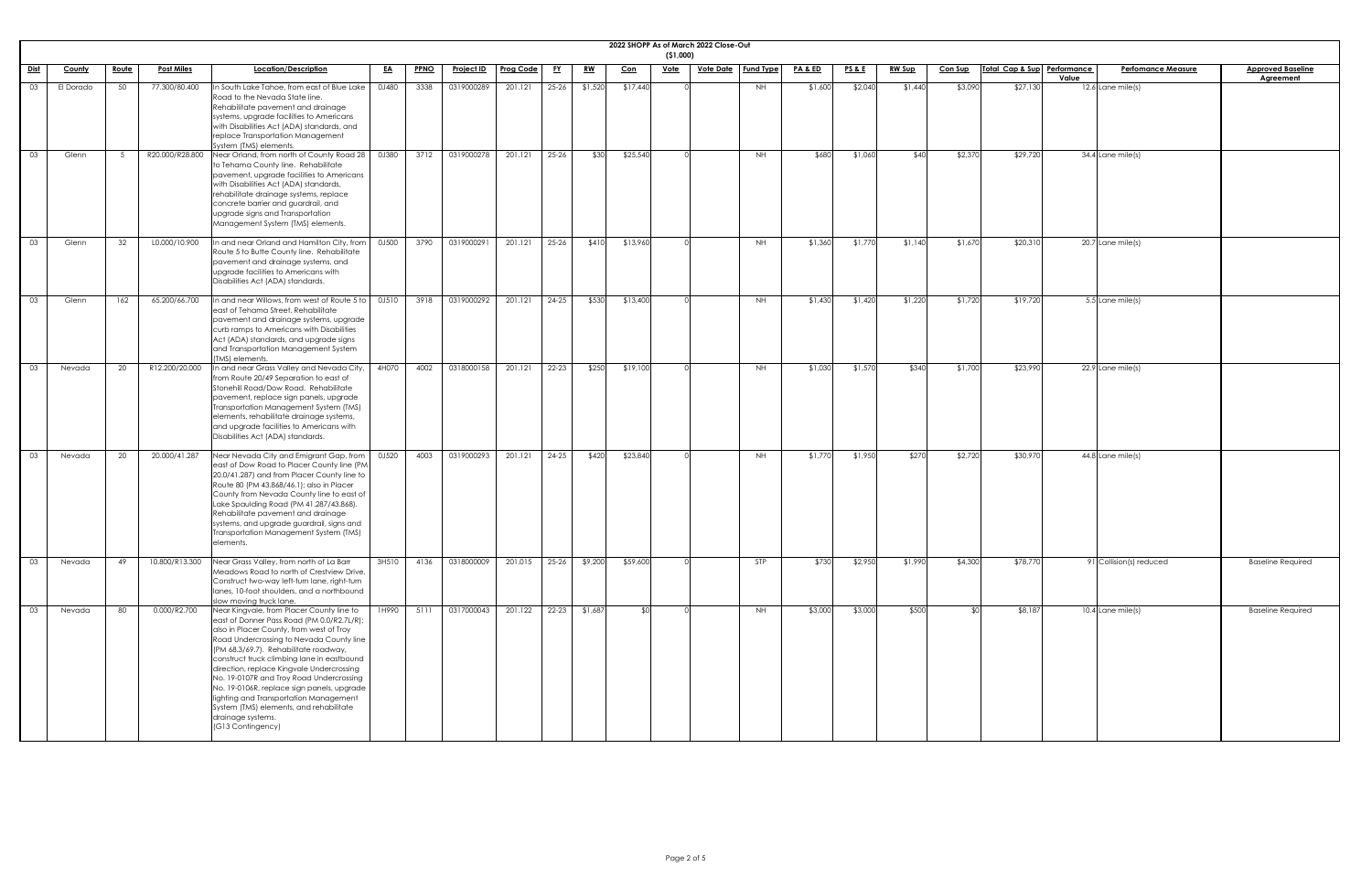|                 |               |              |                   |                                                                                                                                                                                                                                                                                                                                                                                                                                    |           |             |                   |                  |           |           |            | ( \$1,000)  | 2022 SHOPP As of March 2022 Close-Out |                  |                    |                   |               |                |                             |                                    |                                              |
|-----------------|---------------|--------------|-------------------|------------------------------------------------------------------------------------------------------------------------------------------------------------------------------------------------------------------------------------------------------------------------------------------------------------------------------------------------------------------------------------------------------------------------------------|-----------|-------------|-------------------|------------------|-----------|-----------|------------|-------------|---------------------------------------|------------------|--------------------|-------------------|---------------|----------------|-----------------------------|------------------------------------|----------------------------------------------|
| Dist            | <b>County</b> | <u>Route</u> | <b>Post Miles</b> | Location/Description                                                                                                                                                                                                                                                                                                                                                                                                               | <u>EA</u> | <b>PPNO</b> | <u>Project ID</u> | <b>Prog Code</b> | <u>FY</u> | <u>RW</u> | <u>Con</u> | <u>Vote</u> | <u>Vote Date</u>                      | <b>Fund Type</b> | <b>PA &amp; ED</b> | <u>PS &amp; E</u> | <b>RW Sup</b> | <u>Con Sup</u> | Total Cap & Sup Performance | <b>Perfomance Measure</b><br>Value | <b>Approved Baseline</b><br><b>Agreement</b> |
| 03              | Nevada        | 80           | R58.700/R60.200   | Near Whitmore, from west of Crystal Lake<br>Road to east of Route 20 Separation at<br>Yuba Pass Separation and Overhead No. 17<br>0023L/R (PM R58.7L/R/PM R60.2); also in<br>Placer County, from PM R58.5L/R to PM<br>R58.6L/R. Replace and widen bridge,<br>construct retaining walls in the median,<br>rehabilitate drainage systems, and install<br>Roadway Weather Information Systems<br>(RWIS).                              | 3H560     | 4305        | 0318000014        | 201.110          | $22 - 23$ | \$836     | \$84,500   |             |                                       | RMRA             | \$3,620            | \$4,210           | \$430         | \$8,500        | \$102,096                   | $2$ Bridge $(s)$                   | <b>Baseline Required</b>                     |
| 03              | Placer        | 28           | 0.085/11.000      | Near Tahoe City and Kings Beach, from<br>Route 89 to Nevada State line. Rehabilitate<br>pavement, rehabilitate drainage systems,<br>and upgrade facilities to Americans with<br>Disabilities Act (ADA) standards.                                                                                                                                                                                                                  | 0J010     | 4681        | 0319000184        | 201.121          | $23 - 24$ | \$2,077   | \$18,100   |             |                                       | <b>NH</b>        | \$1,160            | \$1,420           | \$740         | \$1,780        | \$25,277                    | 23.1 Lane mile(s)                  |                                              |
| 03              | Placer        | 28           | 0.200/0.500       | In Tahoe City, from Mackinaw Road to<br>Grove Street. Place green bike lane<br>treatment or High Friction Surface<br>Treatment (HFST), install recessed striping,<br>rectangular flashing beacons, and signs,<br>and construct curb ramps.                                                                                                                                                                                         | 0J922     | 6257B       | 0321000161        | 201.010          | $22 - 23$ | \$5       | \$250      |             |                                       | <b>STP</b>       | <b>SO</b>          | \$16              | \$13          | \$25           | \$309                       | $2$ Collision(s) reduced           |                                              |
| 03              | Placer        | 80           | R26.500/28.800    | Near Applegate, from east of Crother Road<br>Overcrossing to east of Weimar Overhead;<br>also near Magra from PM 39.5 to PM 41.3;<br>also near Emigrant Gap from PM 53.0 to PM<br>54.7. Rehabilitate roadway, construct truck<br>climbing lanes in eastbound direction,<br>widen shoulders, replace or widen<br>structures, upgrade median barrier and<br>Transportation Management System (TMS)<br>elements.<br>(G13 Contingency) | 3H590     | 5131        | 0318000017        | 201.122          | $23 - 24$ | \$2,972   | ്ടവ        |             |                                       | NH .             | \$4,000            | \$5,000           | \$500         |                | \$12,472                    | $11.9$ Lane mile(s)                | <b>Baseline Required</b>                     |
| $\overline{03}$ | Placer        | 80           | 33.300/44.900     | Near Colfax, from east of Route 174<br>Separation to east of Alta Road<br>Undercrossing. Rehabilitate pavement and<br>drainage systems, and upgrade guardrail,<br>signs, and Transportation Management<br>System (TMS) elements.                                                                                                                                                                                                   | 0J410     | 5140        | 0319000281        | 201.121          | $24 - 25$ | \$830     | \$22,250   |             |                                       | <b>NH</b>        | \$4,110            | \$2,350           | \$310         | \$2,540        | \$32,390                    | 31.5 Lane mile(s)                  |                                              |
| 03              | Placer        | 80           | 42.700/49.300     | Near Gold Run, from west of Monte Vista<br>Overcrossing to east of Drum Forebay<br>Overcrossing (PM 42.7/49.3R). Rehabilitate<br>roadway, construct truck climbing lane,<br>replace or widen structures, upgrade<br>median concrete barrier, sign panels, and<br>Transportation Management System (TMS)<br>elements, and rehabilitate drainage<br>systems.                                                                         | 3H610     | 5133        | 0318000019        | 201.122          | 22-23     | \$2,165   | \$78,688   |             |                                       | <b>NH</b>        | \$3,000            | \$3,000           | \$230         | \$6,500        | \$93,583                    | $13.2$ Lane mile(s)                | <b>Baseline Required</b>                     |
| 03              | Placer        | 80           |                   | 49.300R/R58.700R Near Emigrant Gap, from east of Drum<br>Forebay Overcrossing (OC) to west of Yuba<br>Gap OC (PM 49.3R/R58.7R) and from<br>Nevada County line to west of Troy<br>Undercrossing (PM R62.541R/68.5); also in<br>Nevada County from west of Yuba Gap<br>OC to Placer County line (PM<br>R58.712R/R62.541R). Rehabilitate drainage<br>systems and upgrade Transportation<br>Management System (TMS) elements.          | 0J560     | 5142        | 0319000297        | 201.151          | $24 - 25$ | \$170     | \$11,600   |             |                                       | RMRA             | \$910              | \$1,180           | \$150         | \$1,380        | \$15,390                    | 31 Culvert(s) (ea)                 |                                              |
| 03              | Placer        | 80           | 50.700R           | Near Emigrant Gap, at the Whitmore<br>Maintenance Station. Upgrade<br>maintenance station and rehabilitate water<br>and wastewater system.                                                                                                                                                                                                                                                                                         | 0J550     | 5141        | 0319000296        | 201.352          | $24 - 25$ | \$10      | \$9,500    |             |                                       | ST-CASH          | \$490              | \$1,500           | \$30          | \$1,830        | \$13,360                    | Location(s)                        |                                              |
| $\overline{03}$ | Placer        | 89           | 8.900             | Near Tahoe City, at the Tahoe City<br>Maintenance Station. Demolish existing<br>employee housing and construct new<br>dormitory building.                                                                                                                                                                                                                                                                                          | 4H980     | 5290        | 0319000129        | 201.352          | 23-24     | \$40      | \$3,600    |             |                                       | ST-CASH          | \$690              | \$710             | \$90          | \$560          | \$5,690                     | Location(s)                        |                                              |

| <u>aseline</u>       |  |
|----------------------|--|
| <u>ent</u><br>quired |  |
|                      |  |
|                      |  |
|                      |  |
|                      |  |
|                      |  |
|                      |  |
|                      |  |
|                      |  |
|                      |  |
|                      |  |
|                      |  |
| quired               |  |
|                      |  |
|                      |  |
|                      |  |
|                      |  |
|                      |  |
|                      |  |
|                      |  |
| quired               |  |
|                      |  |
|                      |  |
|                      |  |
|                      |  |
|                      |  |
|                      |  |
|                      |  |
|                      |  |
|                      |  |
|                      |  |
|                      |  |
|                      |  |
|                      |  |
|                      |  |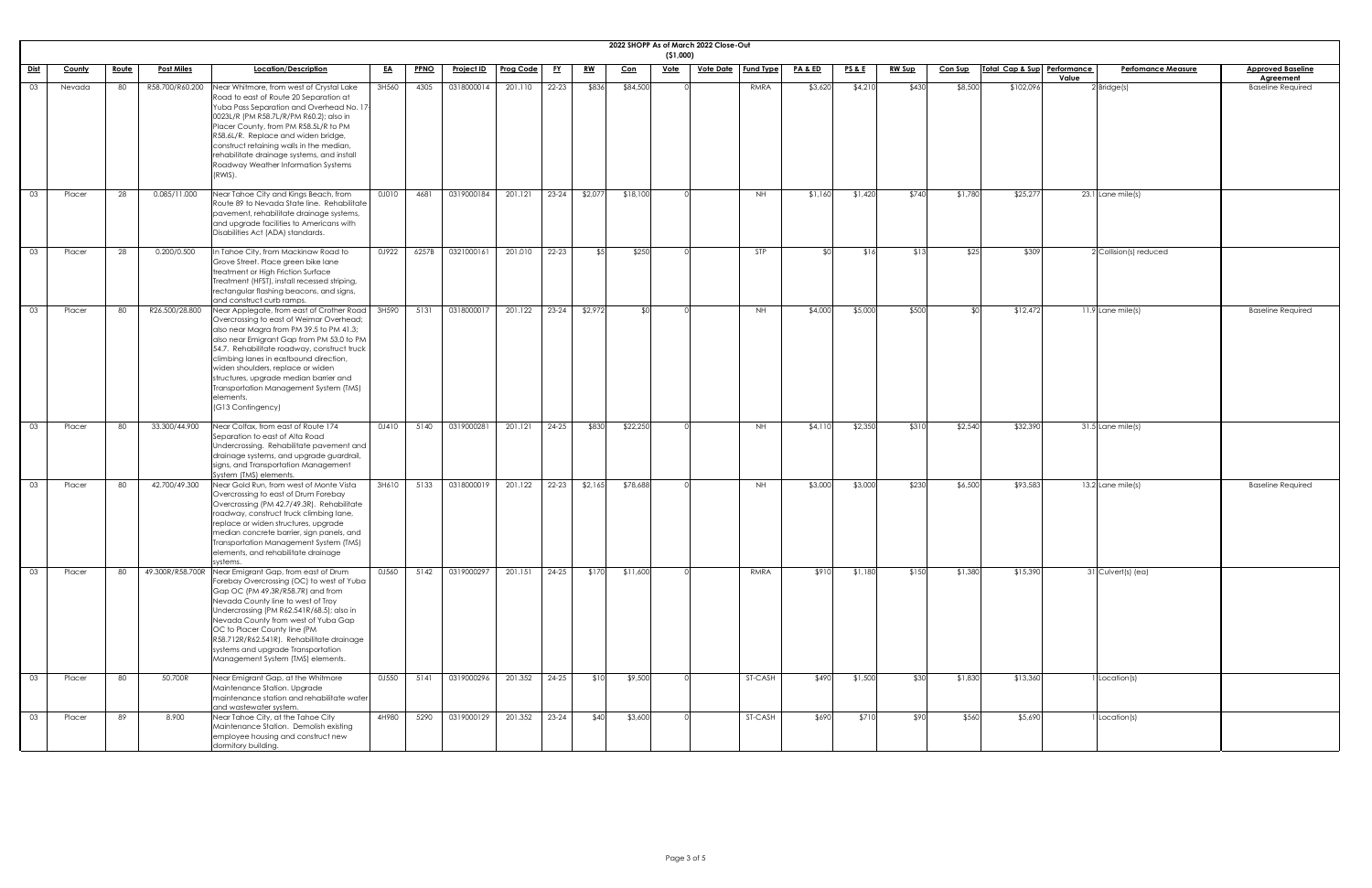|             |            |              |                   |                                                                                                                                                                                                                                                                                                                                                                                                                                                                                                                                     |              |             |                   |                  |           |           |            | ( \$1,000)  | 2022 SHOPP As of March 2022 Close-Out |                  |                    |                 |               |                |                             |       |                                                |                                              |
|-------------|------------|--------------|-------------------|-------------------------------------------------------------------------------------------------------------------------------------------------------------------------------------------------------------------------------------------------------------------------------------------------------------------------------------------------------------------------------------------------------------------------------------------------------------------------------------------------------------------------------------|--------------|-------------|-------------------|------------------|-----------|-----------|------------|-------------|---------------------------------------|------------------|--------------------|-----------------|---------------|----------------|-----------------------------|-------|------------------------------------------------|----------------------------------------------|
| <u>Dist</u> | County     | <u>Route</u> | <b>Post Miles</b> | Location/Description                                                                                                                                                                                                                                                                                                                                                                                                                                                                                                                | <u>EA</u>    | <b>PPNO</b> | <b>Project ID</b> | <b>Prog Code</b> | <u>EY</u> | <u>RW</u> | <u>Con</u> | <u>Vote</u> | <b>Vote Date</b>                      | <b>Fund Type</b> | <u>PA &amp; ED</u> | <b>PS&amp;E</b> | <b>RW Sup</b> | <b>Con Sup</b> | Total Cap & Sup Performance | Value | <b>Perfomance Measure</b>                      | <b>Approved Baseline</b><br><b>Agreement</b> |
| 03          | Placer     | 89           | 13.100/21.667     | Near Truckee, from 0.8 mile north of Alpine<br>Meadows Road to Nevada County line;<br>also in Nevada County in Truckee, from<br>Placer County line to Route 80 (PM 0.0/0.5).<br>Rehabilitate pavement and drainage<br>systems, upgrade facilities to Americans<br>with Disabilities Act (ADA) standards, and<br>upgrade guardrail and Transportation<br>Management System (TMS) elements.                                                                                                                                           | <b>1J170</b> | 5292        | 0320000114        | 201.121          | 24-25     | \$30      | \$10,350   |             |                                       | <b>NH</b>        | \$1,020            | \$1,180         | \$60          | \$1,300        | \$13,940                    |       | 17.1 Lane mile(s)                              |                                              |
| 03          | Sacramento |              | 25.300/34.400     | n and near the city of Sacramento, from<br>American River Bridge to Sacramento River<br>Bridge. Rehabilitate pavement and<br>drainage systems, upgrade facilities to<br>Americans with Disabilities Act (ADA)<br>standards, and upgrade guardrail, signs,<br>and Transportation Management System<br>(TMS) elements.                                                                                                                                                                                                                | 1H170        | 5859        | 0316000063        | 201.121          | $25 - 26$ | \$1,340   | \$46,800   |             |                                       | <b>NH</b>        | \$1,090            | \$1,900         | \$530         | \$5,840        | \$57,500                    |       | $48.8$ Lane mile(s)                            | <b>Baseline Required</b>                     |
| 03          | Sacramento | 50           | 12.500            | In Rancho Cordova, at the District 3<br>Regional Transportation Management<br>Center (RTMC) (3165 Gold Valley Drive).<br>Install new Heating Ventilation and Air<br>Conditioning (HVAC) system.                                                                                                                                                                                                                                                                                                                                     | 4H970        | 6255        | 0319000128        | 201.352          | 22-23     | ו∩≯       | \$4,300    |             |                                       | ST-CASH          | \$430              | \$860           | \$20          | \$770          | \$6,380                     |       | I Location(s)                                  |                                              |
| 03          | Sacramento | .51          | 2.000/3.500       | In the city of Sacramento, from north of B<br>Street Underpass to north of Exposition<br><b>Boulevard Overcrossing at the American</b><br>River Bridge No. 24-0003 and Cal Expo<br>Undercrossing No. 24-0133. Widen and<br>replace bridge deck and construct 0.14<br>mile of Class 1 bike and pedestrian path as<br>a complete streets element. This is a<br>Construction Manager/General Contractor<br>(CMGC) project.<br>(Additional \$2,700,000 contribution for Const<br>Cap from the city of Sacramento.)<br>(G13 Contingency) | 3F070        | 6402        | 0312000054        | 201.110          | $22 - 23$ | \$7,634   |            |             |                                       | HBRR-S           | \$4,340            | \$12,000        | \$600         | ו∩⊅            | \$24,574                    |       | $2$ Bridge(s)                                  | May-2021 / SHOPP-P-2021-06B                  |
| 03          | Sacramento | 51           | 5.600/5.900       | In the city of Sacramento, between<br>Marconi Avenue and Howe Avenue.                                                                                                                                                                                                                                                                                                                                                                                                                                                               | 3H730        | 6414        | 0318000055        | 201.015          | 22-23     | \$62      | \$3,100    |             |                                       | <b>STP</b>       | \$410              | \$740           | \$90          | \$530          | \$4,932                     |       | 6 Collision(s) reduced                         |                                              |
| 03          | Sacramento | 80           | 11.800/13.100     | Construct outer separation barrier.<br>Near the city of Sacramento, from east of<br>Route 51 to 0.6 mile east of Madison<br>Avenue. Replace existing Vegetation and<br>rehabilitate irrigation system.                                                                                                                                                                                                                                                                                                                              | 0J610        | 6721        | 0319000302        | 201.210          | 25-26     | ו∩\$      | \$1,900    |             |                                       | NH.              | \$210              | \$460           | \$40          | \$860          | \$3,470                     |       | $10.0$ Acre(s)                                 |                                              |
| 03          | Sacramento | 99           | 6.000/7.100       | Near Elk Grove, from Arno Road to south of<br>Dillard Road at Willow Slough Bridge No. 24-<br>0046L/R. Replace existing south bridge,<br>close the median gap between<br>southbound and northbound bridges,<br>widen shoulders, upgrade guardrail, and<br>install Transportation Management System<br>(TMS) elements.                                                                                                                                                                                                               | 1J630        | 6936        | 0321000023        | 201.110          | 24-25     | \$970     | \$11,100   |             |                                       | RMRA             | \$1,210            | \$1,820         | \$140         | \$2,280        | \$17,520                    |       | $2$ Bridge $(s)$                               |                                              |
| 03          | Sacramento | 99           | 12.700/16.000     | In Elk Grove, from Elk Grove Boulevard to<br>south of Calvine Road. Construct two<br>southbound auxiliary lanes, construct<br>concrete median barrier, extend storage<br>lane at southbound Elk Grove Boulevard<br>offramp, and upgrade five ramp metering<br>systems.                                                                                                                                                                                                                                                              | 1H630        | 6930        | 0316000193        | 201.310          | 22-23     | \$320     | \$19,700   |             |                                       | <b>NH</b>        | \$810              | \$1,550         | \$250         | \$2,000        | \$24,630                    |       | 298.0 Daily vehicle hour(s) of delay<br>(DVHD) |                                              |
| 03          | Sacramento | 99           | 21.300/R24.351    | n and near the city of Sacramento, from<br>south of Martin Luther King Jr. Boulevard to<br>Route 50/51 Separation. Rehabilitate<br>pavement and drainage systems, upgrade<br>facilities to Americans with Disabilities Act<br>(ADA) standards, upgrade signs and<br>Transportation Management System (TMS)<br>elements, replace concrete barrier and<br>guardrail, and construct maintenance<br>vehicle pullouts.                                                                                                                   | 0J420        | 6931        | 0319000282        | 201.121          | $25 - 26$ | \$620     | \$27,700   |             |                                       | NH               | \$1,170            | \$2,050         | \$400         | \$2,940        | \$34,880                    |       | $24.8$ Lane mile(s)                            |                                              |
| 03          | Sacramento | 99           |                   | In and near Galt and city of Sacramento,<br>on Routes 99 and 51 at various pump plant<br>locations. Rehabilitate and improve access<br>to five pump plants.                                                                                                                                                                                                                                                                                                                                                                         | 0J620        | 6932        | 0319000303        | 201.151          | 25-26     | \$0       | \$10,900   |             |                                       | RMRA             | \$620              | \$1,640         | \$50          | \$2,190        | \$15,400                    |       | 5 Pump plant(s) (ea)                           |                                              |

| <u>ine</u> |
|------------|
|            |
|            |
|            |
|            |
|            |
| ed         |
|            |
|            |
|            |
|            |
|            |
|            |
|            |
| 2021-06B   |
|            |
|            |
|            |
|            |
|            |
|            |
|            |
|            |
|            |
|            |
|            |
|            |
|            |
|            |
|            |
|            |
|            |
|            |
|            |
|            |
|            |
|            |
|            |
|            |
|            |
|            |
|            |
|            |
|            |